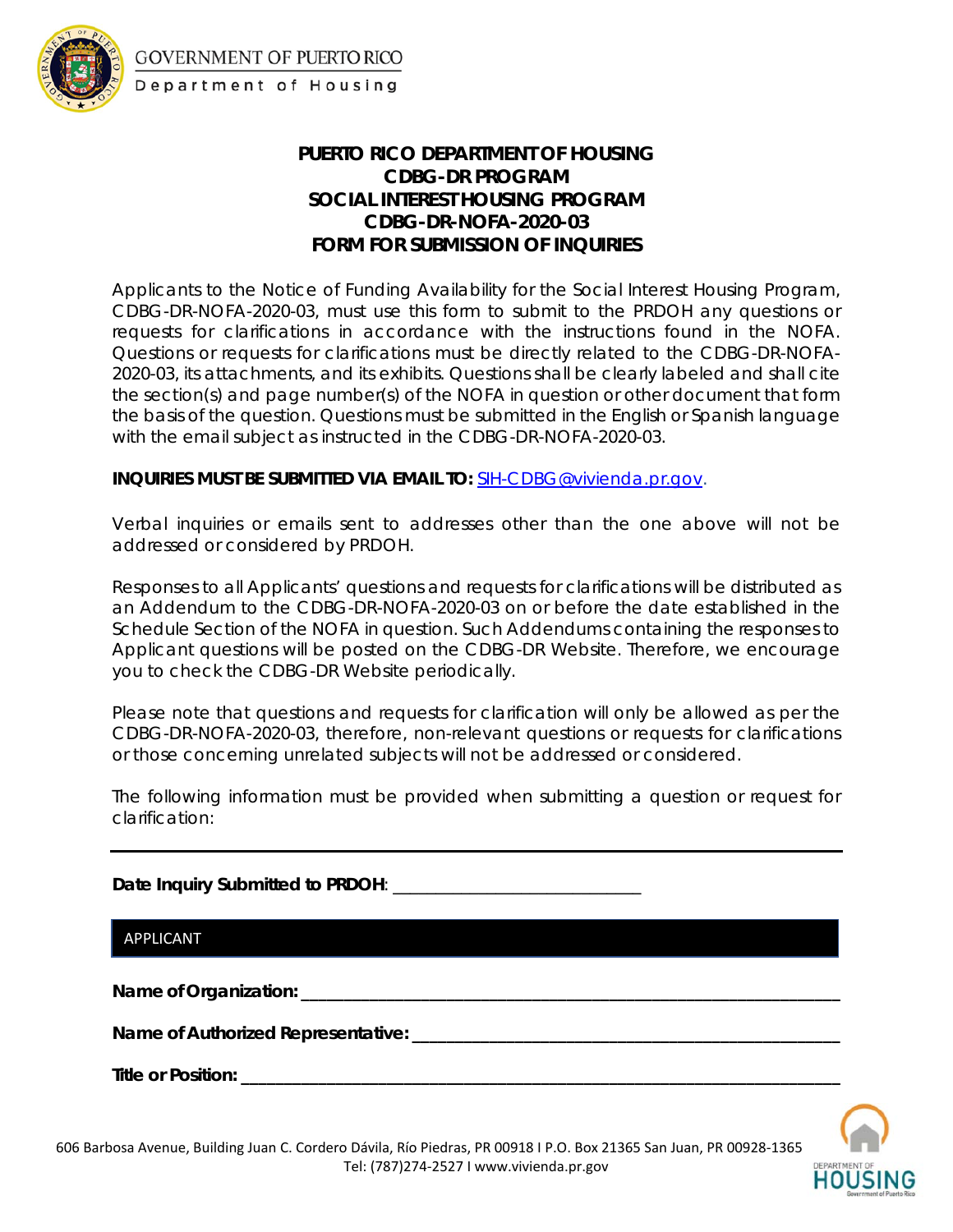CDBG-DR Program Social Interest Housing Program CDBG-DR-NOFA-2020-03 Form for Submission of Inquiries Page 2 / 3

**Address: \_\_\_\_\_\_\_\_\_\_\_\_\_\_\_\_\_\_\_\_\_\_\_\_\_\_\_\_\_\_\_\_\_\_\_\_\_\_\_\_\_\_\_\_\_\_\_\_\_\_\_\_\_\_\_\_\_\_\_\_\_\_\_\_\_\_\_\_\_\_\_\_\_\_\_\_**

**Telephone: \_\_\_\_\_\_\_\_\_\_\_\_\_\_\_\_\_\_\_\_\_\_\_\_\_\_ E-Mail: \_\_\_\_\_\_\_\_\_\_\_\_\_\_\_\_\_\_\_\_\_\_\_\_\_\_\_\_\_\_\_\_**

**\_\_\_\_\_\_\_\_\_\_\_\_\_\_\_\_\_\_\_\_\_\_\_\_\_\_\_\_\_\_\_\_\_\_\_\_\_\_\_\_\_\_\_\_\_\_\_\_\_\_\_\_\_\_\_\_\_\_\_\_\_\_\_\_\_\_\_\_\_\_\_\_\_\_\_\_**

APPLICABLE NOFA OR EXHIBIT SECTION OR PARAGRAPH (IF PARAGRAPH, SECTION MUST BE INCLUDED; IF EXHIBIT, NAME OF EXHIBIT MUST BE INCLUDED):

**Section of NOFA or Exhibit: \_\_\_\_\_\_\_\_\_\_\_\_\_\_\_\_\_\_\_\_\_\_\_\_\_\_\_\_\_\_\_\_\_\_\_\_\_\_\_\_\_\_\_\_\_\_\_\_\_\_\_\_\_\_\_\_\_\_\_**

**Paragraph:**

INQUIRY OR CLARIFICATION (MUST BE STATED IN A CLEAR AND CONCISE MANNER):